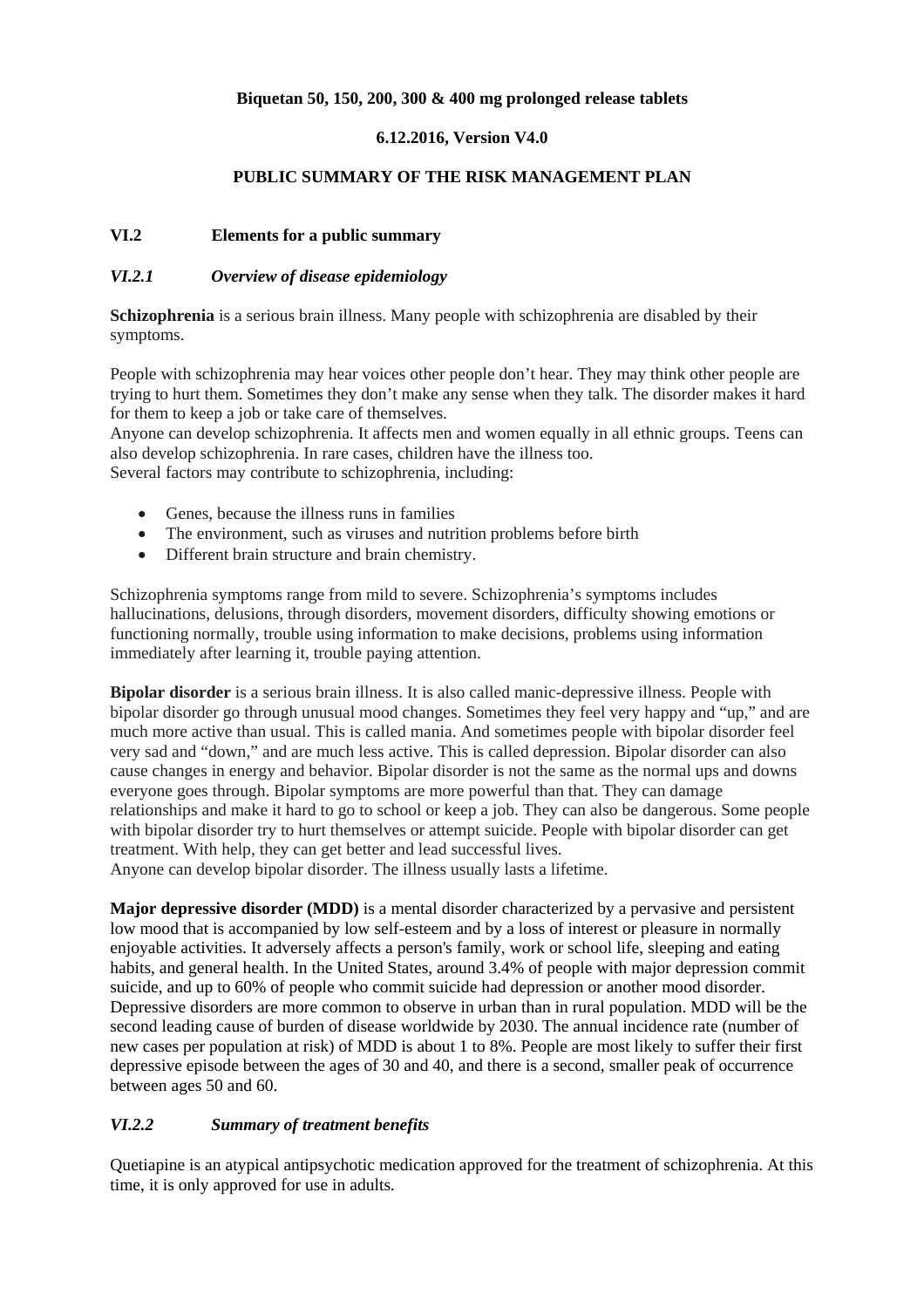In clinical studies people taking the drug for schizophrenia experienced improvement in their schizophrenia symptoms (including hallucinations and suspiciousness) when compared to those not taking the drug. Quetiapine appears to have minimal short-term effects on bodyweight and a favourable long-term bodyweight profile. In addition, quetiapine has shown efficacy against both positive and negative symptoms of schizophrenia, and has benefits in improving mental deficits, affective symptoms and aggression/hostility.

Quetiapine is also approved for the treatment of bipolar disorder in adults. Bipolar disorder symptoms can result in damaged relationships, poor job or school performance, and even suicide. But bipolar disorder can be treated, and people with this illness can lead full and productive lives.

Quetiapine common adverse events include dry mouth, sedation, somnolence, dizziness, and constipation. In clinical studies the incidence of treatment-emergent mania or hypomania was lower with quetiapine treatment when compared to those patients not taking the drug.

Approximately half of the patients with major depressive disorder (MDD) respond insufficiently to current antidepressants, resulting in increased risk of deterioration and remaining symptoms. Quetiapine is also used as adjunct treatment to antidepressant monotherapy.

Efficacy and tolerability of quetiapine use adjunct to index antidepressant therapy in patients with major depression disorder were assessed in different studies. Quetiapine significantly improved depressive symptoms versus patients not taking the drug. Significant improvement in quality of life versus patients not taking the drug was confined to elderly patients with major depressive disorder. Tolerability was consistent with the known pharmacological profile of quetiapine: the most common adverse events were dry mouth, somnolence, sedation, dizziness and fatigue.

## *VI.2.3 Unknowns relating to treatment benefits*

In a number of published studies quetiapine has shown benefits for non-approved indications.

#### **Borderline personality disorder**

Individuals with borderline personality disorder (BPD) suffer from symptoms that include a combination of impulsivity, aggression, self-injury, behavioral dysregulation, mood instability, aggressiveness, cognitive–perceptual difficulties, anxiety and unstable relationships. Overall, the prescription of quetiapine in personality disorders appears to lead to significant improvements in depression and anxiety.

#### **Post-traumatic stress disorder (PTSD)**

Quetiapine generally appears to be very effective in trauma-related conditions by improving autonomic stability, and decreasing the stress and anxiety response that arises due to specific fears or triggers. Studies suggest that quetiapine provides an important pharmacological adjunct in the treatment of PTSD either as monotherapy or as augmentation to existing medications.

#### **Obsessive–compulsive disorder (OCD)**

Quetiapine has recently been found to be affective in improving symptoms in OCD patients that do not respond to pharmacological or psychological interventions. Tolerability is also found to be very good with adverse effects being generally temporary.

#### **Substance abuse**

Success has been documented in the application of quetiapine in substance abuse. This has generally been in the presence of significant comorbid psychiatric conditions so it is not clear whether the therapeutic effects of quetiapine act via normalization of the primary or secondary psychiatric symptom or both.

#### **Depression**

An antipsychotic is generally only recommended in depressed patients showing psychotic features. However, the therapeutic affects of quetiapine on depressive symptoms has now been documented across a wide range of psychiatric conditions, including major depressive disorder without psychotic features.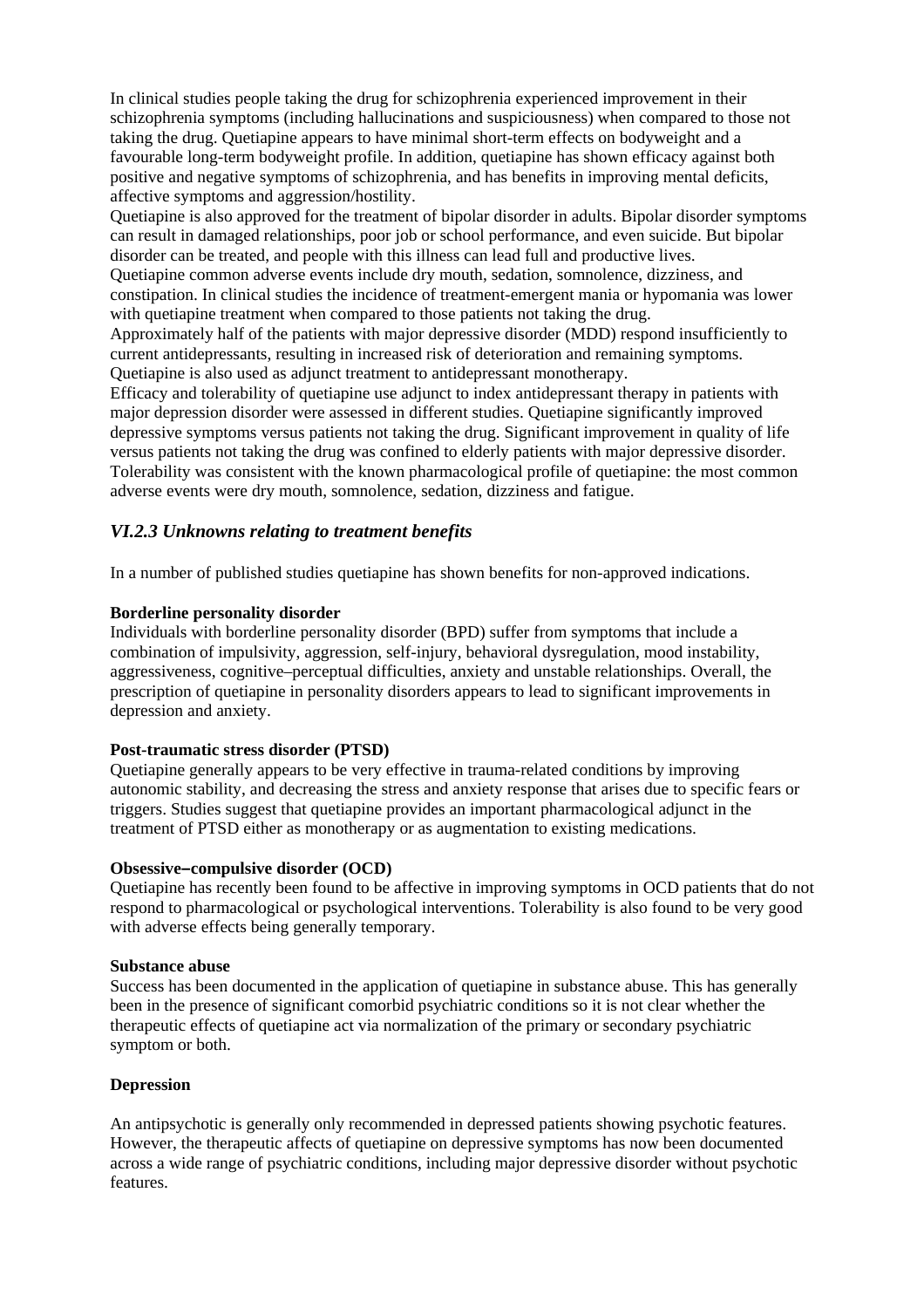## **Anxiety**

Quetiapine is a potential alternative for patients suffering from treatment-resistant anxiety disorder. Its efficacy and tolerability has already been illustrated in more specific anxiety disorders such as OCD and PTSD.

## Other off-label indications included:

- 1. Quetiapine use for benefit in patients with severe functional symptoms of irritable bowel syndrome who are not receiving adequate relief from their symptoms from their present regimen of a selective norepinephrine reuptake inhibitor (SNRI) or a tricyclic antidepressant agent (TCA).
- 2. Quetiapine use in patients with delirium

## *VI.2.4 Summary of safety concerns*

#### **Important identified risks**

| <b>Risk</b>                     | What is known                        | Preventability                     |
|---------------------------------|--------------------------------------|------------------------------------|
| Inability to initiate movement, | The use of quetiapine has been       | This adverse event may affect      |
| inability to remain motionless. | associated with the development      | up to 1 in 100 people. Physician   |
|                                 | of inability to remain motionless    | should be advised if such          |
| (Extrapyramidal symptoms)       | and the need to move often           | symptoms occur.                    |
|                                 | accompanied by an inability to       | In patients who develop these      |
|                                 | sit or stand still. This is most     | symptoms, increasing of the        |
|                                 | likely to occur within the first     | dose should be avoided.            |
|                                 | few weeks of treatment.              |                                    |
|                                 | Abnormal muscle movements            |                                    |
|                                 | including difficulty of starting     |                                    |
|                                 | muscle movements, shaking,           |                                    |
|                                 | feeling restless or muscle           |                                    |
|                                 | stiffness without pain may also      |                                    |
|                                 | occur.                               |                                    |
| Sleepiness                      | Somnolence is a state of             | This adverse event may affect      |
|                                 | nearsleep, a strong desire for       | up to 1 in 10 people. Patient      |
| (Somnolence)                    | sleep, or sleeping for unusually     | should be very careful in his      |
|                                 | long periods. In clinical trials,    | activities (e.g avoid driving) and |
|                                 | the onset of somnolence occurs       | physician should be advised if     |
|                                 | usually within the first 3 days of   | such symptoms occur.               |
|                                 | treatment and was                    |                                    |
|                                 | predominantly of mild to             |                                    |
|                                 | moderate intensity.                  |                                    |
| Weight gain                     | Treatment with quetiapine has        | This adverse event may affect      |
|                                 | been associated with moderate        | more than 1 in 10 people. It       |
|                                 | weight gain. Most of the weight      | should be monitored and            |
|                                 | gain (greater than 60%) appears      | managed as clinically              |
|                                 | to occur within the first 12         | appropriate by the physician.      |
|                                 | weeks of therapy with modest         |                                    |
|                                 | changes occurring after 6            |                                    |
|                                 | months. In one study, the mean       |                                    |
|                                 | weight gain after 1 and 2 years      |                                    |
|                                 | of treatment with quetiapine         |                                    |
|                                 | was 3.19 kg and 5.16 kg,             |                                    |
|                                 | respectively. The weight gain        |                                    |
|                                 | reported with quetiapine does        |                                    |
|                                 | not appear to be dose-related.       |                                    |
| Changes in the amount of        | Cholesterol is a waxy substance      | This adverse event may affect      |
| certain fats (triglycerides and | that's found in the fats (lipids) in | more than 1 in 10 people. This     |
| cholesterol)                    | the blood. While body needs          | side effect is only seen when a    |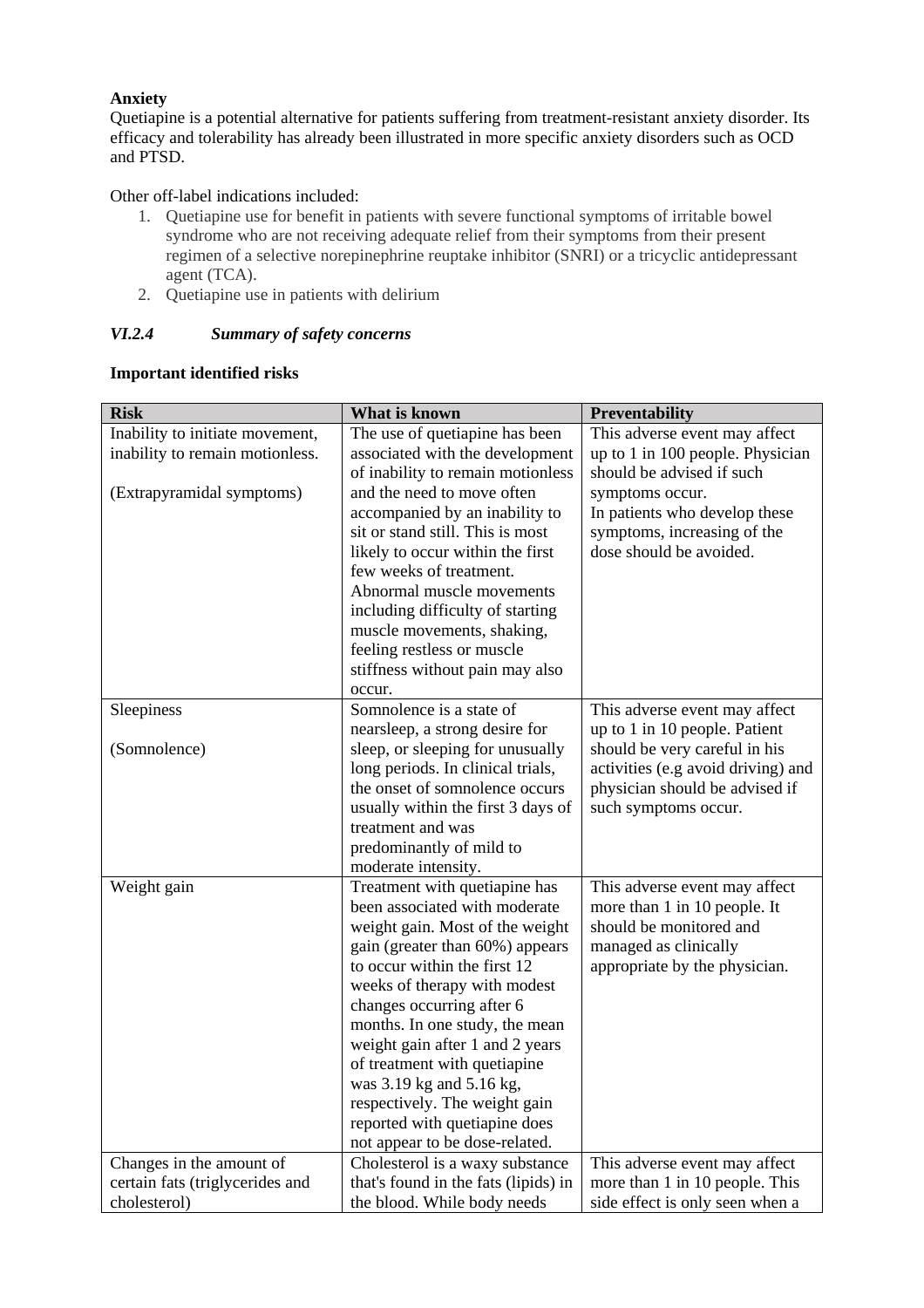| (Lipid changes (increased)<br>cholesterol [including increased<br>LDLs], increased triglycerides,<br>and decreased HDLs)) | cholesterol to continue building<br>healthy cells, having high<br>cholesterol can increase risk of<br>heart disease (e.g by developing<br>fatty deposits in the blood<br>vessels).<br>Triglycerides are the major form<br>of fat stored by the body.<br>Elevated triglyceride levels are<br>considered to be a risk factor for<br>atherosclerosis (hardening of<br>the arteries) because many of<br>the triglyceride-containing<br>lipoproteins that transport fat in<br>the bloodstream also transport<br>cholesterol, a known contributor<br>to atherosclerosis. | blood test is taken. Available<br>data show that cholesterol and<br>triglycerides increase on at least<br>one occasion during treatment<br>with quetiapine. It should<br>therefore be monitored as<br>clinically appropriate by the<br>physician.                                                                                                                                                                                                                               |
|---------------------------------------------------------------------------------------------------------------------------|--------------------------------------------------------------------------------------------------------------------------------------------------------------------------------------------------------------------------------------------------------------------------------------------------------------------------------------------------------------------------------------------------------------------------------------------------------------------------------------------------------------------------------------------------------------------|---------------------------------------------------------------------------------------------------------------------------------------------------------------------------------------------------------------------------------------------------------------------------------------------------------------------------------------------------------------------------------------------------------------------------------------------------------------------------------|
| Increased levels of sugar in the<br>blood<br>(Hyperglycemia and diabetes<br>mellitus)                                     | Hyperglycaemia and/or<br>development or exacerbation of<br>diabetes occasionally associated<br>with ketoacidosis (accumulation<br>of ketone bodies in the blood) or<br>coma has been reported rarely,<br>including some fatal cases. In<br>some cases, a prior increase in<br>body weight has been reported<br>which may be a predisposing<br>factor. Appropriate clinical<br>monitoring is advisable in<br>accordance with utilized<br>antipsychotic guidelines.                                                                                                  | This adverse event may affect<br>more than 1 in 10 people.<br>Patients treated with any<br>antipsychotic agent including<br>quetiapine, should be observed<br>for signs and symptoms of<br>hyperglycaemia, (such as<br>polydipsia, polyuria, polyphagia<br>and weakness) and patients with<br>diabetes mellitus or with risk<br>factors for diabetes mellitus<br>should be monitored regularly<br>for worsening of glucose<br>control. Weight should be<br>monitored regularly. |
| Weight, blood glucose and<br>lipids changes<br>(Metabolic risk factors)                                                   | Metabolic syndrome is a<br>disorder of energy utilization<br>and storage, diagnosed by a co-<br>occurrence of three out of five<br>of the following medical<br>conditions: abdominal (central)<br>obesity, elevated blood<br>pressure, elevated fasting<br>plasma glucose, high serum<br>triglycerides, and low high-<br>density cholesterol (HDL)<br>levels. Metabolic syndrome<br>increases the risk of developing<br>cardiovascular disease,<br>particularly heart failure, and<br>diabetes.                                                                    | Given the observed changes in<br>weight, blood glucose (see<br>hyperglycemia) and lipids seen<br>in clinical studies, patient's<br>metabolic risk profile may<br>experience worsening. Thus,<br>these adverse events should be<br>managed by the physician as<br>clinically appropriate.                                                                                                                                                                                        |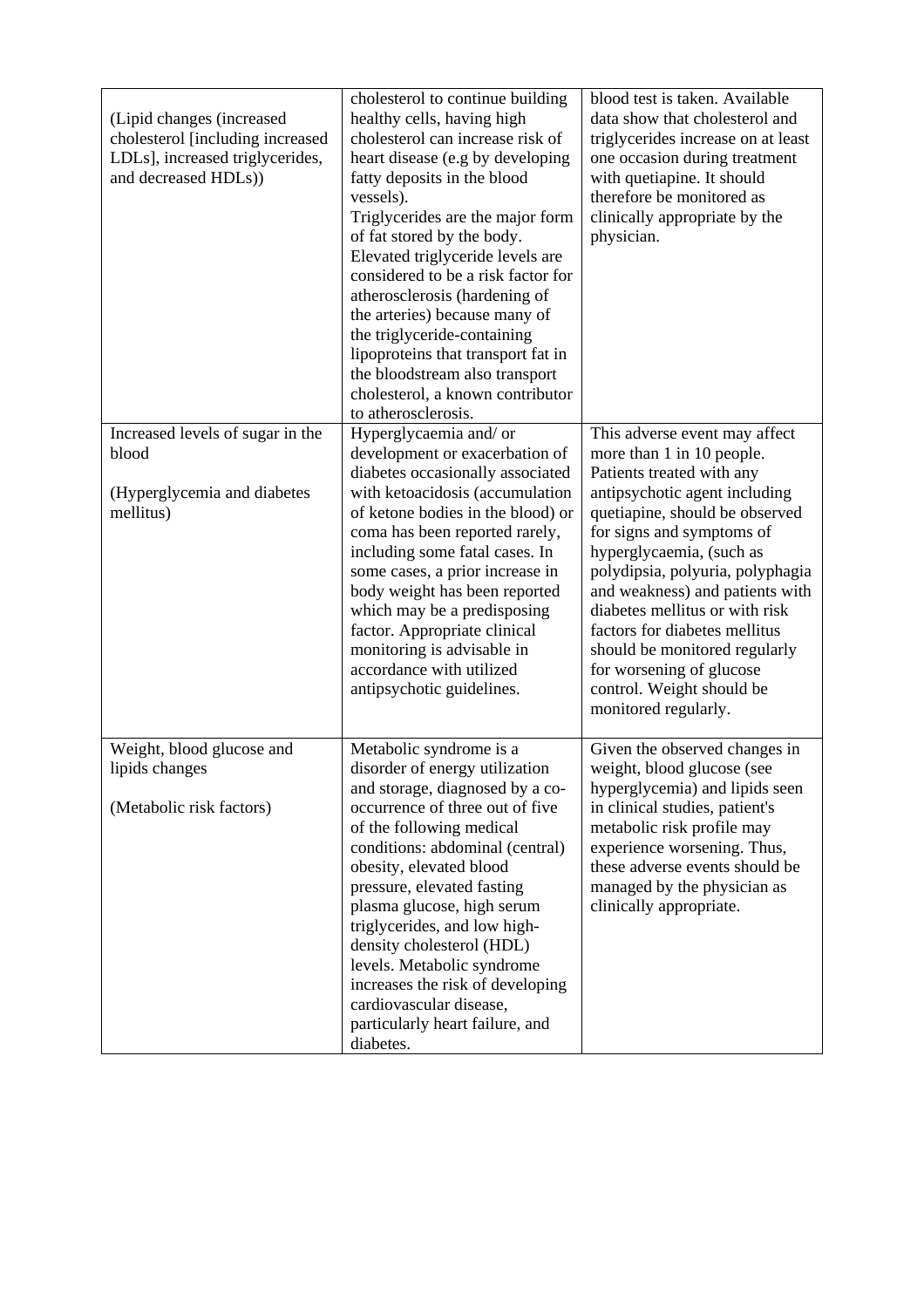| Change in electrical activity of | The Q-T interval is the section     | As with other antipsychotics,    |
|----------------------------------|-------------------------------------|----------------------------------|
| the heart seen on ECG            | on the electrocardiogram (ECG)      | caution should be exercised      |
|                                  | - that represents the time it takes | when quetiapine is prescribed in |
| (QT prolongation)                | for the electrical system to fire   | patients with cardiovascular     |
|                                  | an impulse through the              | disease or family history of QT  |
|                                  | ventricles and then recharge. It    | prolongation. Also caution       |
|                                  | is translated to the time it takes  | should be exercised when         |
|                                  | for the heart muscle to contract    | quetiapine is prescribed either  |
|                                  | and then recover.                   | with medicines known to          |
|                                  | In post marketing data, QT          | increase QT interval, or with    |
|                                  | prolongation was reported with      | concomitant neuroleptics,        |
|                                  | quetiapine at the therapeutic       | especially in the elderly, in    |
|                                  | doses.                              | patients with congenital long    |
|                                  |                                     | QT syndrome, congestive heart    |
|                                  |                                     | failure, heart hypertrophy,      |
|                                  |                                     | hypokalaemia or                  |
|                                  |                                     | hypomagnesaemia.                 |
|                                  |                                     | Thus, patient should inform      |
|                                  |                                     | physician if has any             |
|                                  |                                     | cardiovascular disease or family |
|                                  |                                     | history of QT prolongation and   |
|                                  |                                     | if other medicines are taken.    |

# **Important potential risks**

| <b>Risk</b>                     | <b>What is known</b>                                             |  |
|---------------------------------|------------------------------------------------------------------|--|
|                                 | (Including reason why it is considered a potential risk)         |  |
| Cerebrovascular AEs the elderly | In placebo-controlled trials with risperidone, aripiprazole, and |  |
|                                 | olanzapine in elderly subjects with dementia, there was a        |  |
|                                 | higher incidence of cerebrovascular adverse reactions            |  |
|                                 | (cerebrovascular accidents and transient ischemic attacks)       |  |
|                                 | including fatalities compared to placebo-treated subjects.       |  |
|                                 | Quetiapine is not approved for the treatment of patients with    |  |
|                                 | dementia-related psychosis.                                      |  |
| Cerebrovascular AEs in the non- | Quetiapine should be used with caution in patients with known    |  |
| elderly patients                | cardiovascular disease, cerebrovascular disease, or other        |  |
|                                 | conditions predisposing to hypotension. Quetiapine may           |  |
|                                 | induce orthostatic hypotension especially during the initial     |  |
|                                 | dose-titration period and therefore dose reduction or more       |  |
|                                 | gradual titration should be considered if this occurs. A slower  |  |
|                                 | titration regimen could be considered in patients with           |  |
|                                 | underlying cardiovascular disease.                               |  |
| <b>Torsades de Pointes</b>      | Prolongation of the QT interval is associated with a greater     |  |
|                                 | risk of arrhythmia and sudden cardiac death. Studies exploring   |  |
|                                 | the higher rates of sudden death in patients with schizophrenia  |  |
|                                 | suggest antipsychotic-associated QT prolongation and             |  |
|                                 | resulting torsade de pointes (TdP) as possible etiologies.       |  |
| Ischemic heart disease          | Persons with schizophrenia die earlier than the general          |  |
|                                 | population, in large part due to cardiovascular disease. The     |  |
|                                 | study objective was to examine effects of different              |  |
|                                 | antipsychotic treatments on estimates of 10 year coronary        |  |
|                                 | heart disease (CHD) risk calculated by the Framingham Heart      |  |
|                                 | Study formula. Quetiapine was associated with a 0.3%             |  |
|                                 | increase of death.                                               |  |
|                                 | Thus, caution should be exercised when quetiapine is             |  |
|                                 | prescribed either with medicines known to increase QT            |  |
|                                 | interval, or with concomitant neuroleptics, especially in the    |  |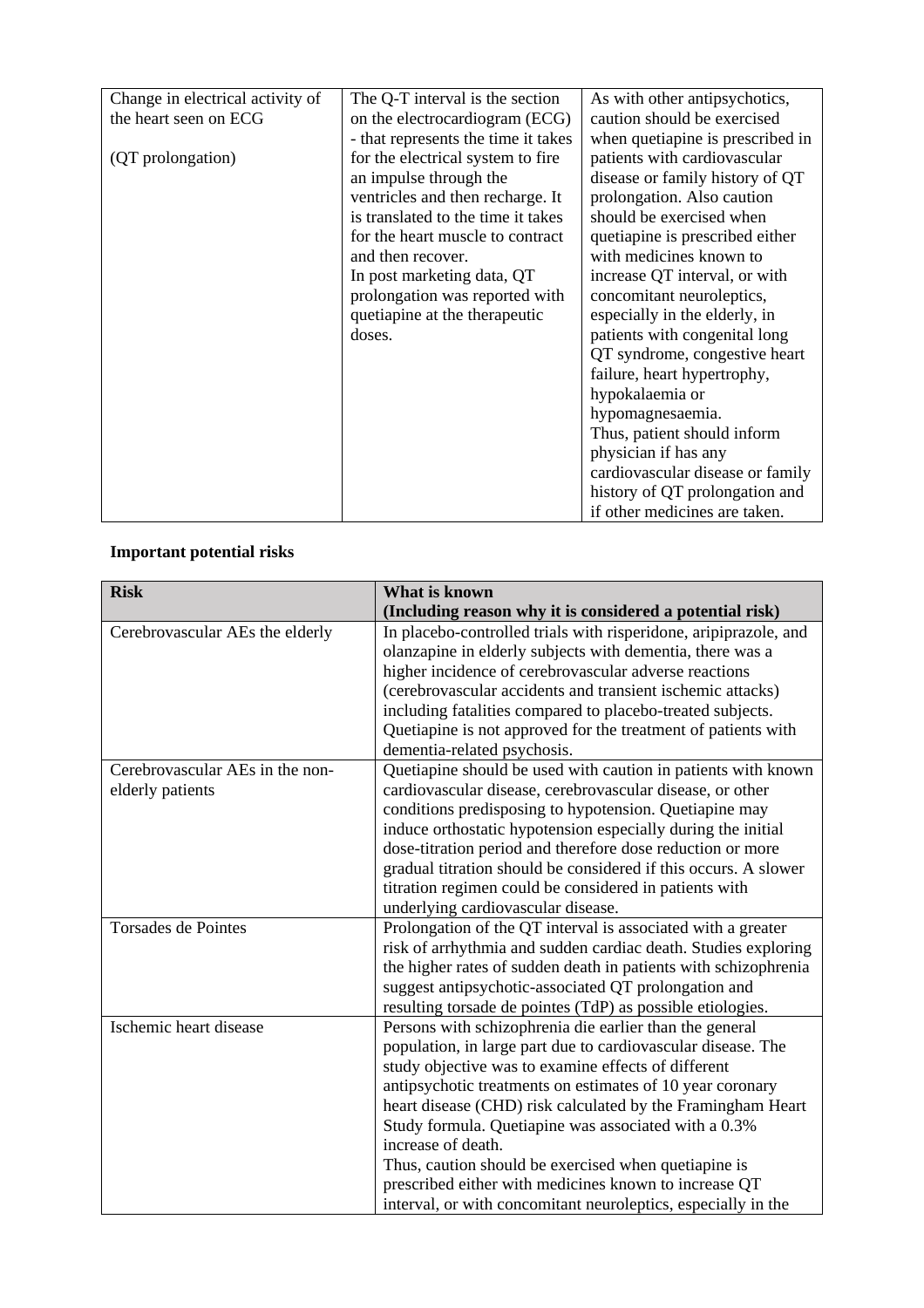|                         | elderly, in patients with congenital long QT syndrome,<br>congestive heart failure, heart hypertrophy, hypokalaemia or<br>hypomagnesaemia.                                                                                                                                                                                                                                                                                                                                                                                                                                                                                                                                                                                                                                                                                                                                                                                                                                                                                                                                                                                                                                                                                                                                                                                                                                                                                                                                                                                                                                                                                                                                                                                                                                                                                                                                                                                                                                                                                                                                                                                                                                                                                                                                                                                                                                                                                                                                                                                                                                                                                                                                                                                                                                           |
|-------------------------|--------------------------------------------------------------------------------------------------------------------------------------------------------------------------------------------------------------------------------------------------------------------------------------------------------------------------------------------------------------------------------------------------------------------------------------------------------------------------------------------------------------------------------------------------------------------------------------------------------------------------------------------------------------------------------------------------------------------------------------------------------------------------------------------------------------------------------------------------------------------------------------------------------------------------------------------------------------------------------------------------------------------------------------------------------------------------------------------------------------------------------------------------------------------------------------------------------------------------------------------------------------------------------------------------------------------------------------------------------------------------------------------------------------------------------------------------------------------------------------------------------------------------------------------------------------------------------------------------------------------------------------------------------------------------------------------------------------------------------------------------------------------------------------------------------------------------------------------------------------------------------------------------------------------------------------------------------------------------------------------------------------------------------------------------------------------------------------------------------------------------------------------------------------------------------------------------------------------------------------------------------------------------------------------------------------------------------------------------------------------------------------------------------------------------------------------------------------------------------------------------------------------------------------------------------------------------------------------------------------------------------------------------------------------------------------------------------------------------------------------------------------------------------------|
| Abuse and misuse        | Quetiapine has been cited in several recent reports of being<br>abused, especially in prison settings under the name "baby<br>heroin" and "quell." Methods of quetiapine misuse include<br>ingesting pills, inhaling crushed tablets, and injecting a<br>solution of dissolved tablets. In case studies, patients report<br>abusing quetiapine for its sedative, anxiolytic, and calming<br>effects. Clinicians must differentiate inmates who have<br>legitimate psychiatric symptoms that require antipsychotic<br>treatment from those who are malingering to obtain the drug.                                                                                                                                                                                                                                                                                                                                                                                                                                                                                                                                                                                                                                                                                                                                                                                                                                                                                                                                                                                                                                                                                                                                                                                                                                                                                                                                                                                                                                                                                                                                                                                                                                                                                                                                                                                                                                                                                                                                                                                                                                                                                                                                                                                                    |
| Suicide and suicidality | Depression is associated with an increased risk of suicidal<br>thoughts, self-harm and suicide (suicide-related events). This<br>risk persists until significant remission occurs. As<br>improvement may not occur during the first few weeks or<br>more of treatment, patients should be closely monitored until<br>such improvement occurs. It is general clinical experience that<br>the risk of suicide may increase in the early stages of recovery.<br>In addition, physicians should consider the potential risk of<br>suicide-related events after abrupt cessation of quetiapine<br>treatment, due to the known risk factors for the disease being<br>treated.<br>Other psychiatric conditions for which quetiapine is prescribed<br>can also be associated with an increased risk of suicide related<br>events. In addition, these conditions may be co-morbid with<br>major depressive episodes.<br>The same precautions observed when treating patients with<br>major depressive episodes should therefore be observed when<br>treating patients with other psychiatric disorders.<br>Patients with a history of suicide related events, or those<br>exhibiting a significant degree of suicidal ideation prior to<br>commencement of treatment are known to be at greater risk of<br>suicidal thoughts or suicide attempts, and should receive<br>careful monitoring during treatment. A meta-analysis of<br>placebo controlled clinical trials of antidepressant drugs in<br>adult patients with psychiatric disorders showed an increased<br>risk of suicidal behaviour with antidepressants compared to<br>placebo in patients less than 25 years old.<br>Close supervision of patients and in particular those at high<br>risk should accompany drug therapy especially in early<br>treatment and following dose changes. Patients (and caregivers<br>of patients) should be alerted about the need to monitor for<br>any clinical worsening, suicidal behaviour or thoughts and<br>unusual changes in behaviour and to seek medical advice<br>immediately if these symptoms present.<br>In shorter-term placebo controlled clinical studies of patients<br>with major depressive episodes in bipolar disorder an<br>increased risk of suicide-related events was observed in young<br>adults patients (younger than 25 years of age) who were<br>treated with quetiapine as compared to those treated with<br>placebo (substance having no pharmacological effect). In<br>clinical studies of patients with major depression disorder the<br>incidence (the number of times an event occurs) of suicide-<br>related events observed in young adult patients (younger than<br>25 years of age) was $2.1\%$ (3/144) for quetiapine and 1.3%<br>$(1/75)$ for placebo. |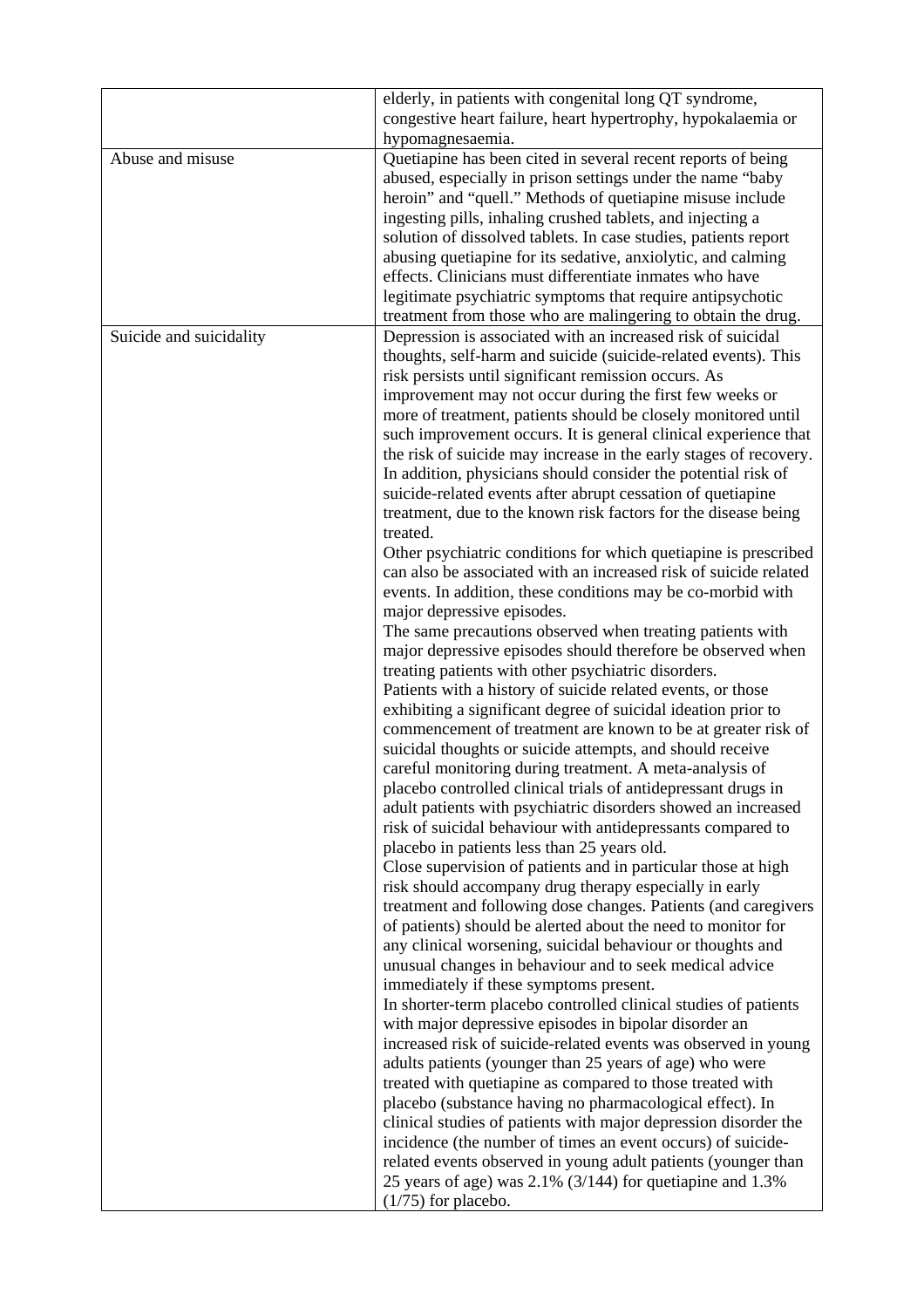| Potential for off-label use and | Atypicals antipsychotics such as quetiapine have been studied   |
|---------------------------------|-----------------------------------------------------------------|
| misdosing                       | as off-label treatment for the following conditions: attention- |
|                                 | deficit hyperactivity disorder (ADHD), anxiety, dementia in     |
|                                 | elderly patients, major depressive disorder, eating disorders,  |
|                                 | insomnia, obsessive-compulsive disorder (OCD), personality      |
|                                 | disorder, post-traumatic stress disorder (PTSD), substance use  |
|                                 | disorders, and Tourette's syndrome.                             |

## **Missing information**

| <b>Risk</b>                       | What is known                                                             |
|-----------------------------------|---------------------------------------------------------------------------|
| Use in pregnant or breast feeding | The safety and efficacy of quetiapine during human pregnancy              |
| women                             | have not yet been established. Up to now there are no                     |
|                                   | indications for harmfulness in animal tests, possible effects on          |
|                                   | the foetal eye have not been examined, though. Therefore,                 |
|                                   | quetiapine should only be used during pregnancy if the                    |
|                                   | benefits justify the potential risks. Following pregnancies in            |
|                                   | which quetiapine was used, neonatal withdrawal symptoms<br>were observed. |
|                                   | There have been published reports of quetiapine excretion into            |
|                                   | human breast milk, however the degree of excretion was not                |
|                                   | consistent.                                                               |
|                                   | Women who are breast-feeding should therefore be advised to               |
|                                   | avoid breast-feeding while taking quetiapine.                             |
| Use in patients on concomitant    | Formal interaction studies with commonly used cardiovascular              |
| cardiovascular medications        | medicinal products have not been performed.                               |
|                                   | Caution should be exercised when quetiapine is used                       |
|                                   | concomitantly with medicinal products known to cause                      |
|                                   | electrolyte imbalance or to increase QT interval.                         |
| Use in patients on concomitant    | The pharmacokinetics of sodium valproate and quetiapine                   |
| valproic acid                     | were not altered to a clinically relevant extent when co-                 |
|                                   | administered.                                                             |
|                                   | A retrospective study of children and adolescents who                     |
|                                   | received valproate, quetiapine, or both, found a higher                   |
|                                   | incidence of leucopenia and neutropenia in the combination                |
|                                   | group versus the monotherapy groups.                                      |
|                                   | However, there are studies suggesting that further search are             |
|                                   | required to investigate the potential of therapeutic drug                 |
|                                   | monitoring as a clinical tool in improving pharmacotherapy                |
|                                   | and preventing toxicity                                                   |

## *VI.2.5 Summary of risk minimisation measures by safety concern*

All medicines have a Summary of Product Characteristics (SPC) which provides physicians, pharmacists and other health care professionals with details on how to use the medicine, the risks and recommendations for minimising them. An abbreviated version of this in lay language is provided in the form of the package leaflet (PL). The measures in these documents are known as routine risk minimisation measures.

This medicine has special conditions and restrictions for its safe and effective use (additional risk minimisation measures). An educational program has been set up for healthcare professionals to help them minimise the occurrence of the following risks:

- Extrapyramidal symptoms
- Somnolence
- Metabolism and nutritional disorders (weight gain)
- Lipid changes (increased cholesterol (including increased LDLs), increased triglycerides, and decreased HDLs)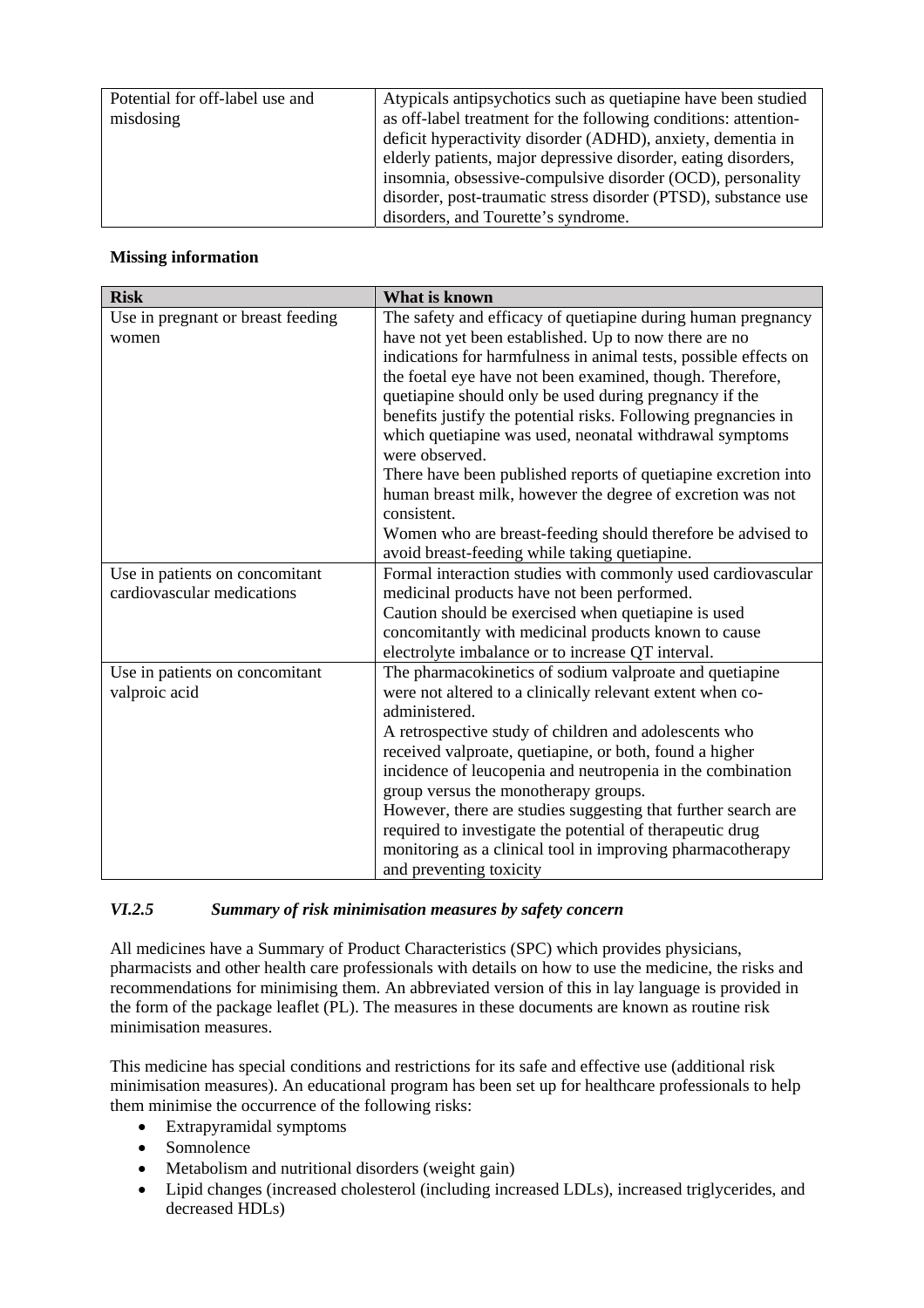- Hyperglycamia and diabetes mellitus
- Metabolic risk factors
- Potential for off-label use and misdosing

# *VI.2.6 Planned post authorisation development plan*

No post-authorisation studies have been imposed or are planned.

# *VI.2.7 Summary of changes to the risk management plan over time*

| <b>Version</b> | <b>Date</b> | <b>Safety concerns</b>       | <b>Comment</b>           |
|----------------|-------------|------------------------------|--------------------------|
| 1.0            | 06.06.2013  | NA                           | Initial version          |
| 2.0            | 15.05.2014  | Important identified risks   | Implementation of        |
|                |             | •Extrapyramidal symptoms     | Assessor (day $70+100$ ) |
|                |             | •Tardive dyskinesia          | comments                 |
|                |             | •Somnolence                  |                          |
|                |             | •Syncope and orthostatic     | Implementation of        |
|                |             | hypotension                  | updated EU template of   |
|                |             | •Seizure                     | generic RMP              |
|                |             | •Dysarthria                  | (EMA/465932/2013)        |
|                |             | •Neutropenia                 | Rev.1 of 25 July 2013)   |
|                |             | •Agranulocytosis             |                          |
|                |             | •Weight gain                 |                          |
|                |             | •Lipid changes (increased    |                          |
|                |             | cholesterol                  |                          |
|                |             | (including increased LDLs),  |                          |
|                |             | increased triglycerides, and |                          |
|                |             | decreased HDLs)              |                          |
|                |             | •Hyperglycemia and diabetes  |                          |
|                |             | mellitus                     |                          |
|                |             | •Metabolic risk factors      |                          |
|                |             | •Hyponatraemia and           |                          |
|                |             | SIADH                        |                          |
|                |             | •Hypothyroidism              |                          |
|                |             | •Hyperprolactinemia          |                          |
|                |             | • Anaphylactic reaction      |                          |
|                |             | ·Jaundice, hepatitis,        |                          |
|                |             | increased transaminases and  |                          |
|                |             | <b>GGT</b>                   |                          |
|                |             | •Stevens-Johnson Syndrome    |                          |
|                |             | •Neuroleptic malignant       |                          |
|                |             | syndrome                     |                          |
|                |             | ·Withdrawal                  |                          |
|                |             | (discontinuation) symptoms   |                          |
|                |             | and Neonatal withdrawal      |                          |
|                |             | •Rhabdomyolysis              |                          |
|                |             | •Dysphagia                   |                          |
|                |             | •Pancreatitis                |                          |
|                |             | •Intestinal obstruction      |                          |
|                |             | •QT prolongation             |                          |
|                |             | •Venous thromboembolism      |                          |
|                |             | •Increased blood pressure in |                          |
|                |             | the paediatric population    |                          |
|                |             | Important potential risks    |                          |
|                |             | •Cerebrovascular adverse     |                          |
|                |             | effects in elderly patients  |                          |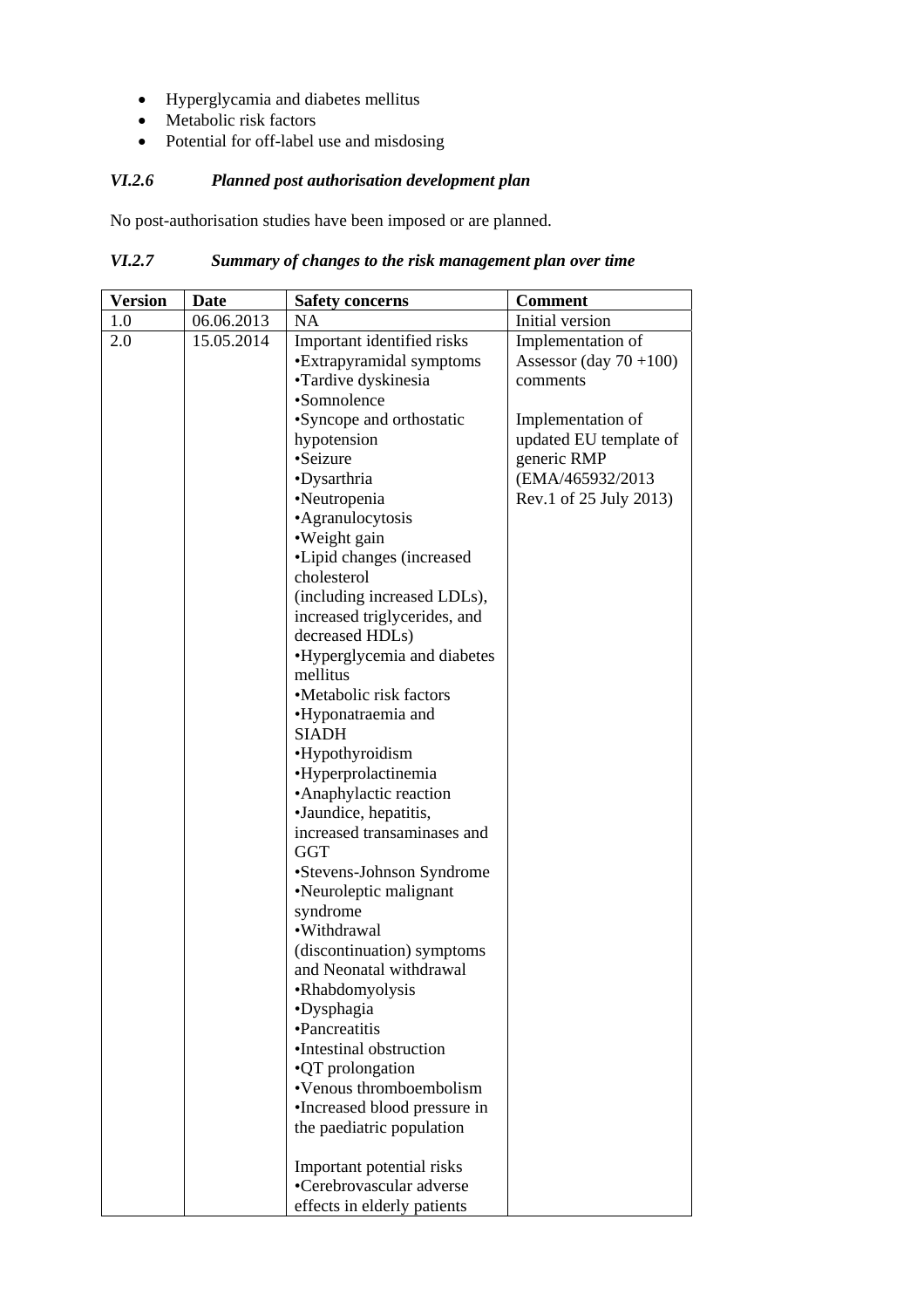|     |            | •Cerebrovascular adverse<br>effects in nonelderly patients<br>•Serotonin syndrome<br>•Torsades de Pointes<br>•Sudden death<br>•Myocarditis<br>•Ischemic heart disease<br>•Cataract<br>·Increased mortality in<br>elderly demented patients<br>•Aggression/agitation<br>•Abuse and misuse<br>•Suicide and suicidality<br>• Accidental injury<br>•Aspiration pneumonia<br>•Potential for off-label use<br>and misdosing<br>•Use in patients with hepatic<br>impairment<br>•Use in elderly patients<br>•Treatment emergent mania<br>in bipolar disorder |                           |
|-----|------------|------------------------------------------------------------------------------------------------------------------------------------------------------------------------------------------------------------------------------------------------------------------------------------------------------------------------------------------------------------------------------------------------------------------------------------------------------------------------------------------------------------------------------------------------------|---------------------------|
|     |            | Missing information<br>•Use in patients with renal<br>impairment<br>•Use in patients with hepatic<br>impairment<br>•Use in pregnant or lactating<br>women<br>•Use in patients of different<br>racial or ethnic origin<br>•Use in patients on<br>concomitant cardiovascular<br>medications<br>•Use in patients on                                                                                                                                                                                                                                     |                           |
|     |            | concomitant valproic acid<br>•Use in patients with longer-                                                                                                                                                                                                                                                                                                                                                                                                                                                                                           |                           |
|     |            | term exposure                                                                                                                                                                                                                                                                                                                                                                                                                                                                                                                                        |                           |
| 3.0 | 17.09.2014 | Important identified risks<br>•Extrapyramidal symptoms<br>•Tardive dyskinesia<br>•Somnolence<br>•Syncope and orthostatic<br>hypotension<br>•Seizure<br>•Dysarthria<br>•Neutropenia<br>•Agranulocytosis<br>•Weight gain<br>•Lipid changes<br>(increased cholesterol<br>(including increased LDLs),<br>increased triglycerides, and<br>decreased HDLs)<br>•Hyperglycemia and diabetes                                                                                                                                                                  | Day 120 RMS<br>Assessment |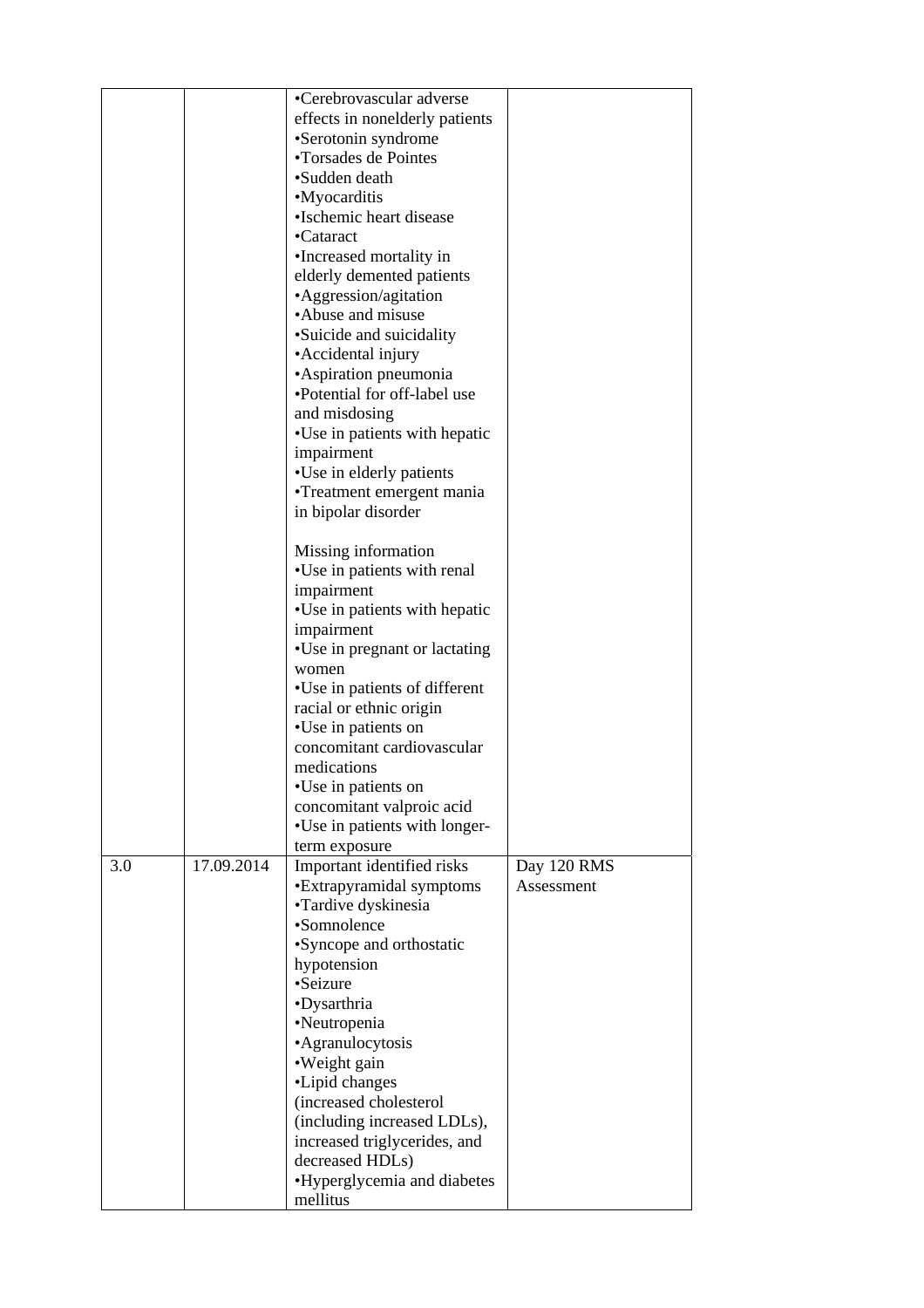| •Metabolic risk factors        |  |
|--------------------------------|--|
| •Hyponatraemia and SIADH       |  |
|                                |  |
| •Hypothyroidism                |  |
| •Hyperprolactinemia            |  |
| • Anaphylactic reaction        |  |
| •Jaundice, hepatitis,          |  |
| increased transaminases and    |  |
|                                |  |
| GGT                            |  |
| •Stevens-Johnson Syndrome      |  |
| •Neuroleptic malignant         |  |
| syndrome                       |  |
| ·Withdrawal                    |  |
| (discontinuation)              |  |
|                                |  |
| symptoms and Neonatal          |  |
| withdrawal                     |  |
| •Rhabdomyolysis                |  |
| •Dysphagia                     |  |
| •Pancreatitis                  |  |
| •Intestinal obstruction        |  |
|                                |  |
| •QT prolongation               |  |
| •Venous thromboembolism        |  |
| •Increased blood pressure in   |  |
| the paediatric population      |  |
|                                |  |
| Important potential risks      |  |
|                                |  |
| •Cerebrovascular adverse       |  |
| effects in elderly patients    |  |
| •Cerebrovascular adverse       |  |
| effects in nonelderly patients |  |
| •Serotonin syndrome            |  |
| •Torsades de Pointes           |  |
| •Sudden death                  |  |
|                                |  |
| •Myocarditis                   |  |
| ·Ischemic heart disease        |  |
| •Cataract                      |  |
| •Increased mortality in        |  |
| elderly demented patients      |  |
|                                |  |
| •Aggression/agitation          |  |
| •Abuse and misuse              |  |
| •Suicide and suicidality       |  |
| • Accidental injury            |  |
| •Aspiration pneumonia          |  |
| •Potential for off-label use   |  |
| and misdosing                  |  |
|                                |  |
| •Use in patients with hepatic  |  |
| impairment                     |  |
| •Use in elderly patients       |  |
| •Treatment emergent mania      |  |
| in bipolar disorder            |  |
|                                |  |
|                                |  |
| Missing information            |  |
| •Use in patients with renal    |  |
| impairment                     |  |
| •Use in patients with hepatic  |  |
| impairment                     |  |
|                                |  |
| •Use in pregnant or lactating  |  |
| women                          |  |